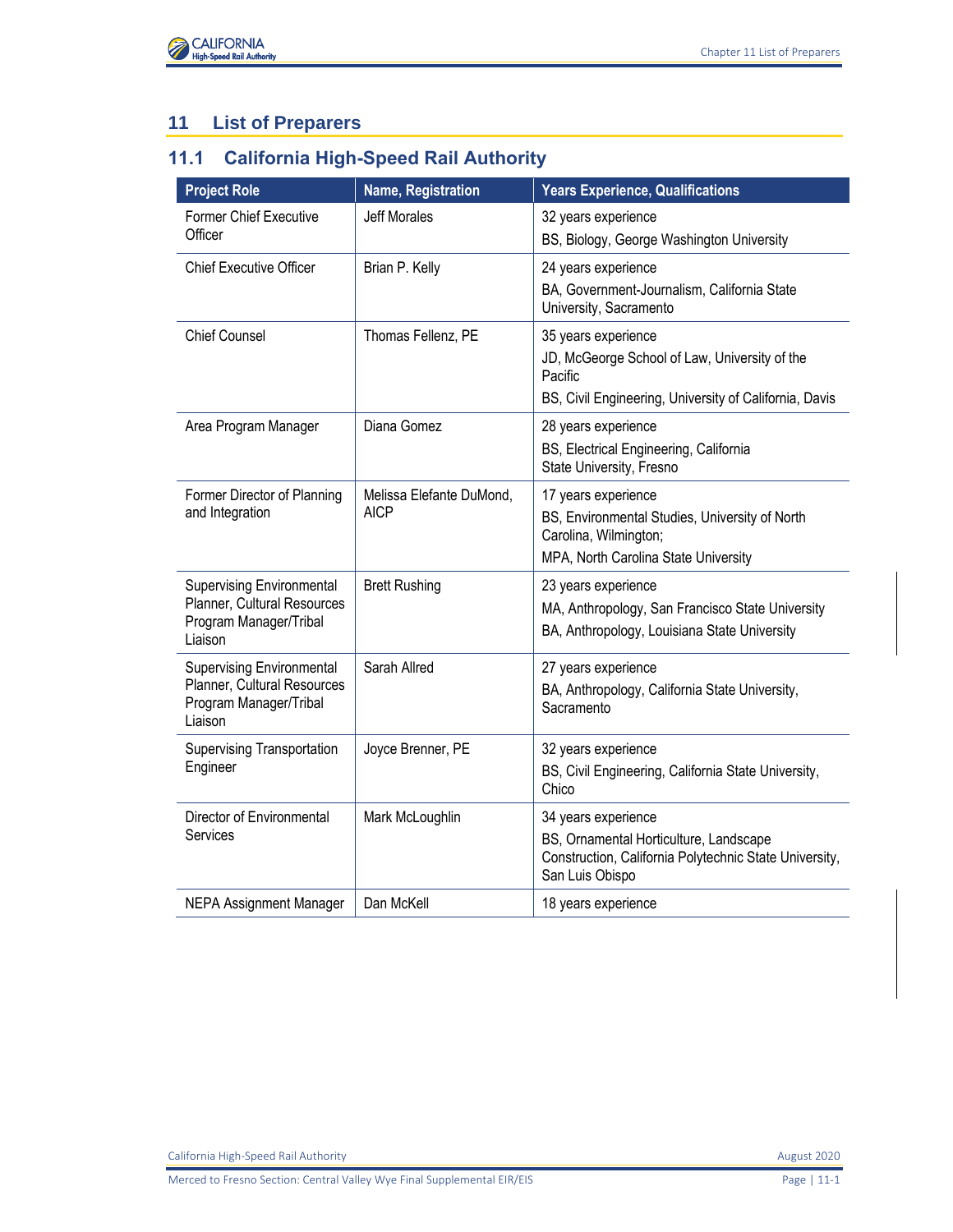

## **11.2 Federal Railroad Administration<sup>1</sup>**

| Project Role                                         | Name, Registration                | <b>Years Experience, Qualifications</b>                                                      |
|------------------------------------------------------|-----------------------------------|----------------------------------------------------------------------------------------------|
| Chief, Environmental and<br><b>Corridor Planning</b> | Marlys Osterhues                  | 19 years experience<br>BA, Environmental Studies, University of California,<br>Santa Barbara |
| <b>Environmental Protection</b><br>Specialist        | Stephanie B. Perez-Arrieta,<br>PG | 26 years experience<br>BS, Geology, Virginia Polytechnic Institute and State<br>University   |

1 The Federal Railroad Administration acted as lead federal agency during preparation of the Draft Supplement Environmental Impact Report/Environmental Impact Statement prior to July 23, 2019. Pursuant to United States Code Title 23 Section 327, under the National Environmental Policy Act Assignment Memorandum of Understanding between the Federal Railroad Administration and the State of California, effective July 23, 2019, the Authority is the federal lead agency for environmental reviews and approvals for all Authority Phase 1 and Phase 2 California High-Speed Rail System projects.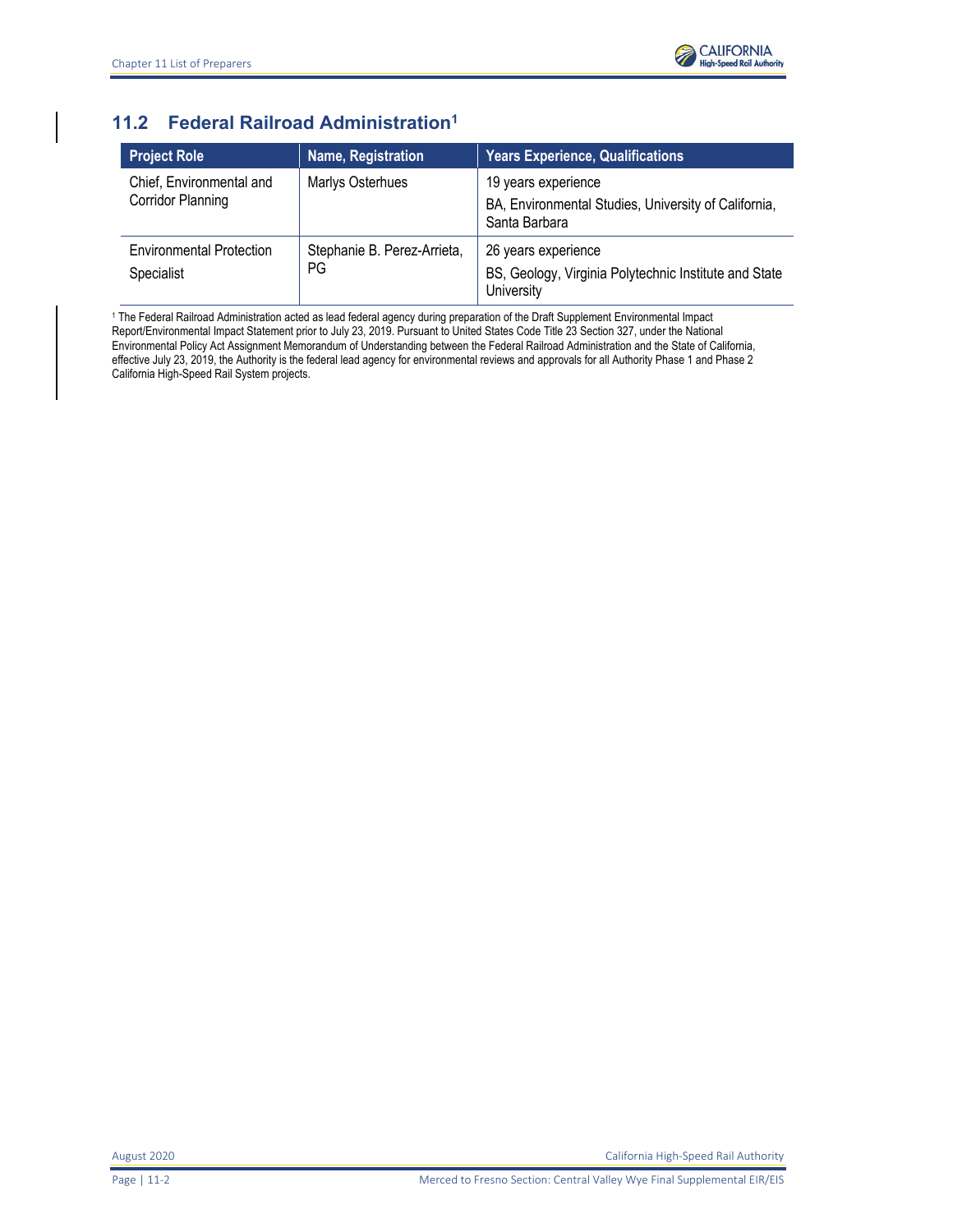

## **11.3 List of Consultants**

| <b>Project Role</b>                                        | Name, Registration                    | <b>Years Experience, Qualifications</b>                                                                                                                                                                                          |
|------------------------------------------------------------|---------------------------------------|----------------------------------------------------------------------------------------------------------------------------------------------------------------------------------------------------------------------------------|
| <b>Rail Delivery Partners</b>                              |                                       |                                                                                                                                                                                                                                  |
| Former Deputy Director of<br><b>Environmental Services</b> | Lisa G. Nungesser, PhD                | 38 years experience<br>PhD, Community and Regional Planning and<br>Geography, University of Texas at Austin<br>MS, Environmental Management, University of<br>Texas at San Antonio<br>BA, Plan II, University of Texas at Austin |
| Northern California Director<br>of Projects                | Gary John Kennerley, PE               | 29 years experience<br>BS, Civil Engineering, University of Bristol                                                                                                                                                              |
| Project Manager                                            | Wai-on Siu                            | 42 years experience<br>BS, Civil Engineering, University of Hong Kong                                                                                                                                                            |
| Former Regional<br><b>Environmental Manager</b>            | <b>Kitty Barkley</b>                  | 30+ years experience<br>Master of Urban and Regional Planning, Clemson<br>University                                                                                                                                             |
| Former Acting<br><b>Environmental Manager</b>              | W. Andrew Bayne                       | 20 years experience<br>BA, Health and Human Performance, Brigham<br><b>Young University</b>                                                                                                                                      |
| <b>Environmental Manager</b>                               | Audrey Van, AICP                      | 10 years experience<br>MS, Biology, Georgia Institute of Technology<br>BS, Biology, Sonoma State University                                                                                                                      |
| <b>Former Environmental</b><br>Manager                     | Karin Lilienbecker                    | 26 years experience<br>MS, Biology, University of San Francisco                                                                                                                                                                  |
| <b>Former Environmental</b><br>Manager                     | Ryan Greenway                         | 10 years experience<br>BS, Urban and Regional Planning, California State<br>Polytechnic University, Pomona                                                                                                                       |
| <b>Former Environmental</b><br>Planner                     | Carla D. Burrell, LEED AP             | 4 years experience<br>MS, Urban and Regional Planning, University of<br>Texas at San Antonio                                                                                                                                     |
| <b>NEPA Assignment</b><br>Coordinator                      | Paul Heberling                        | 9 years experience<br>JD, Georgetown University Law Center<br>MPP, Georgetown Public Policy Institute<br>BA, History and Politics, Pomona College                                                                                |
| Transportation                                             | Donald E. Hubbard, TE,<br><b>AICP</b> | 38 years experience<br>Master of City and Regional Planning, Harvard<br>University<br>BS, Engineering Science, Northwestern University                                                                                           |
| Air Quality                                                | Alice Lovegrove                       | 30 years experience<br>MS, Environmental and Waste Management, State<br>University of New York, Stony Brook                                                                                                                      |

California High-Speed Rail Authority **August 2020**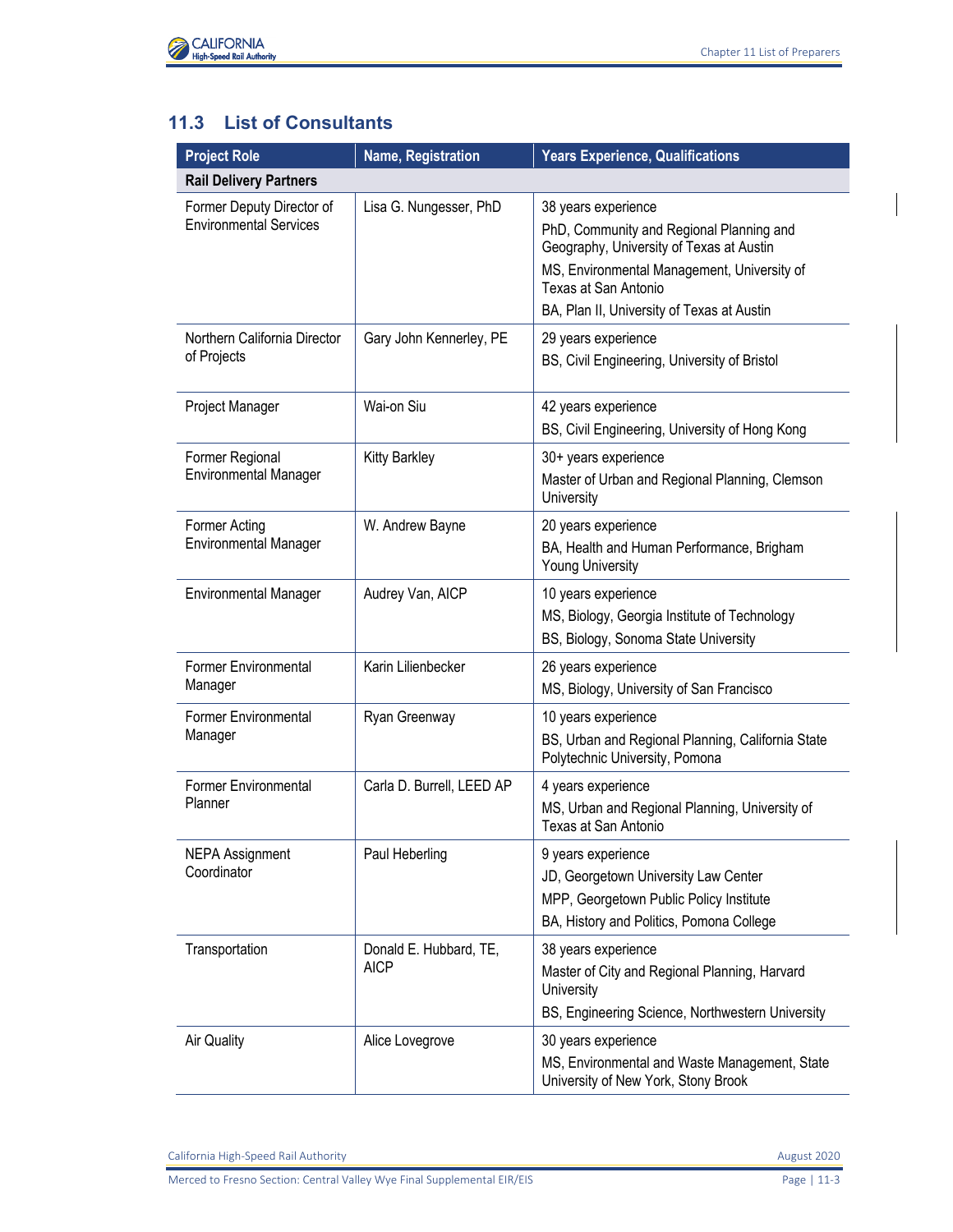

| <b>Project Role</b>                                                                                   | Name, Registration                          | <b>Years Experience, Qualifications</b>                                                                                                                                                     |
|-------------------------------------------------------------------------------------------------------|---------------------------------------------|---------------------------------------------------------------------------------------------------------------------------------------------------------------------------------------------|
| <b>Air Quality</b>                                                                                    | <b>Edward Tadross</b>                       | 16 years experience.<br>BA, Environmental Studies, Tulane University,<br>BA, Earth Sciences, Tulane University                                                                              |
| Noise and Vibration                                                                                   | Kevin Keller, AICP                          | 26 years experience<br>BA, Geography, California State University, Fullerton                                                                                                                |
| <b>Biological Resources and</b><br>Wetlands                                                           | Stephanie S. Oslick, AICP,<br><b>ENV SP</b> | 21 years experience<br>MS, Environmental Studies, California State<br>University, Fullerton<br>BS, Biological Sciences, University of Southern<br>California, Los Angeles                   |
| <b>Biological Resources and</b><br>Wetlands (former)                                                  | Serge Stanich                               | 21 years experience<br>BA, Environmental Studies, California State<br>University, Sacramento                                                                                                |
| Hydrology and Water<br>Resources                                                                      | Ashley L. Orsaba-Finders                    | 11 years experience<br>MBA, Drexel University,<br>BS, Civil Engineering, California State University,<br>Sacramento                                                                         |
| Geology, Soils, Seismicity,<br>and Paleontological<br>Resources/Senior<br><b>Supervising Engineer</b> | S.V. Jagannath, PhD, PE,<br><b>GE</b>       | 29 years services<br>PhD, Civil and Geotechnical Engineering, University<br>of Arizona<br>MS, Civil Engineering, Indian Institute of Science<br>BS, Civil Engineering, Bangalore University |
| Hazardous Materials and<br>Wastes                                                                     | Adam Heft, CPG                              | 24 years experience<br>MS, Geology, Michigan State University<br>BS, Geology and Earth Science, Central Michigan<br>University                                                              |
| Socioeconomics and<br>Communities and Regional<br>Growth                                              | Betsy J. Minden                             | 30+ years experience<br>Master of Urban and Regional Planning, University<br>of Washington<br>BA, Biology, Smith College                                                                    |
| Land Use and Development                                                                              | Barbara Gilliland, AICP                     | 32 years experience<br>MS, Intermodal Transportation Management,<br>University of Denver<br>BA, Urban and Regional Planning, Western<br><b>Washington University</b>                        |
| Agricultural Farmland and<br>Aesthetics and Visual<br>Quality                                         | Larissa King Rawlins, AICP                  | 18 years experience<br>BA, Environmental Planning, Western Washington<br>University                                                                                                         |
| Parks, Recreation, and<br>Open Space                                                                  | Scott Polzin                                | 22 years experience<br>Master of Community and Regional Planning,<br>University of Nebraska-Lincoln                                                                                         |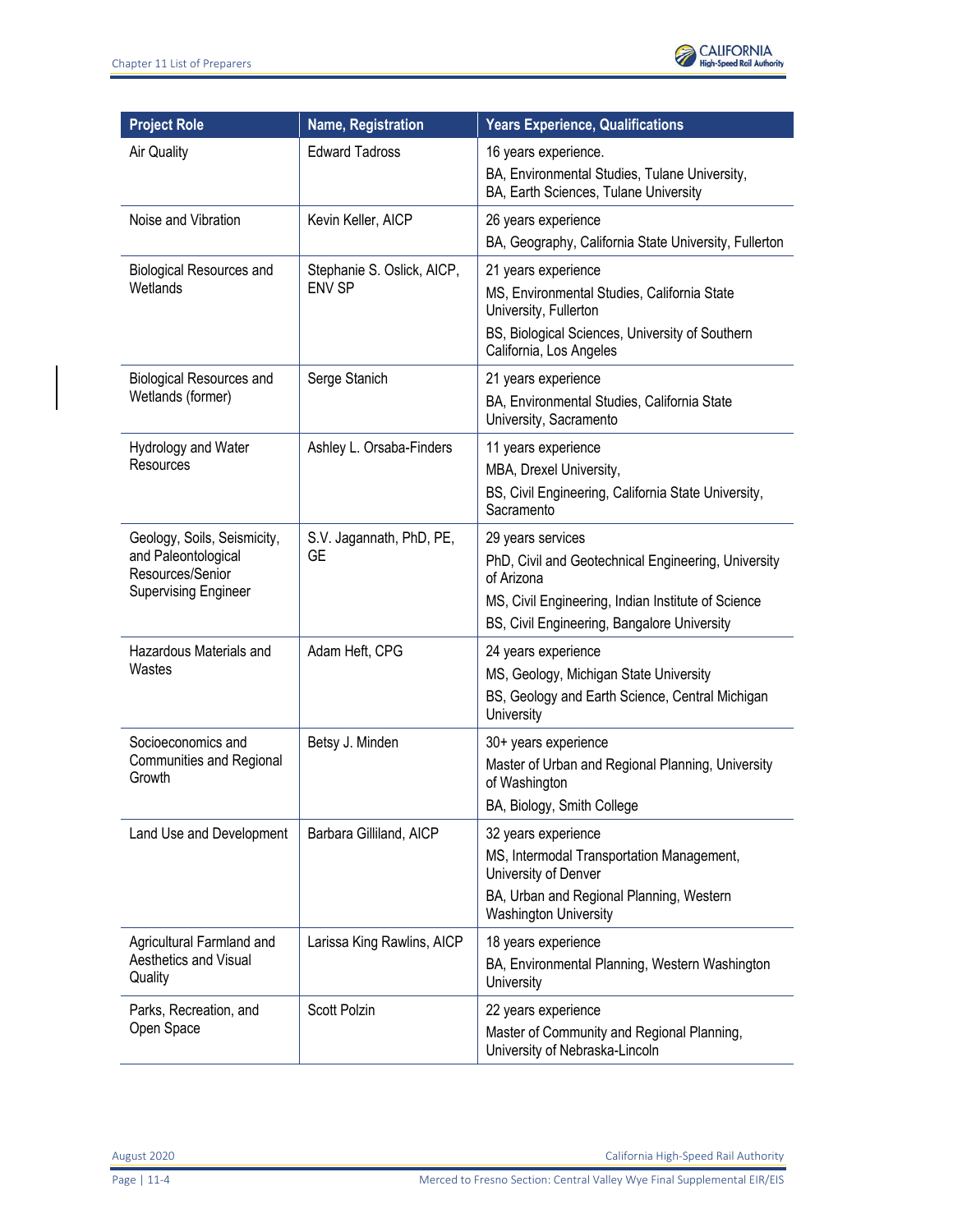

| <b>Project Role</b>                                                           | Name, Registration         | <b>Years Experience, Qualifications</b>                                                                                                                                                                |
|-------------------------------------------------------------------------------|----------------------------|--------------------------------------------------------------------------------------------------------------------------------------------------------------------------------------------------------|
| Cultural Resources (former)                                                   | Meg Scantlebury            | 18 years experience<br>MA, Historic Preservation, Goucher College<br>BS, Environmental Design, University of California,<br>Davis                                                                      |
| <b>Cultural Resources</b>                                                     | Monte Kim, PhD             | 16 years experience<br>PhD, History, University of California, Santa Barbara                                                                                                                           |
| <b>Environmental Justice</b>                                                  | Stephanie J. Sprague, AICP | 17 years experience<br>MS, Natural Resource Policy, University of Michigan<br>BS, Environmental Microbiology, Michigan State<br>University                                                             |
| Archaeological Survey<br>Report                                               | Alisa Reynolds             | 22 years experience<br>MA, Anthropology, San Francisco State University<br>BA, Anthropology, University of California, Berkeley                                                                        |
| Project Costs and<br>Operations and Safety and<br>Security                    | Bryan K. Porter, AICP      | 30+ years experience<br>MA, Public Administration, California State<br>University, Sacramento<br>BA, Political Science, University of California,<br>Berkeley                                          |
| <b>Regional Consultant Environmental Team</b>                                 |                            |                                                                                                                                                                                                        |
| <b>Environmental Lead</b>                                                     | Maggie Townsley            | 29 years experience<br>MS, Community and Regional Planning, University<br>of Texas at Austin<br>BS, Geological Sciences, University of Texas at<br>Austin<br>BA, French, University of Texas at Austin |
| Deputy Environmental Lead                                                     | Aaron Carter               | 12 years experience<br>BA, Geography (emphasis in Environmental<br>Analysis), California State University, Fullerton                                                                                   |
| <b>Environmental Manager</b>                                                  | Jared Goldfine             | 31 years experience<br>BA, Economics, University of Massachusetts,<br>Amherst<br>Certificate in Land-use Planning, University of<br>California, Berkley Extension                                      |
| <b>Lead Document Manager</b><br>and CEQA Review,<br><b>Cumulative Impacts</b> | Antero (Terry) Rivasplata  | 39 years experience<br>BS, Environmental Planning and Management,<br>University of California, Davis                                                                                                   |
| Co-Lead Document<br>Manager and CEQA<br>Review, Cumulative Impacts            | Donna McCormick            | 30 years experience<br>BLA, Landscape Architecture, California State<br>Polytechnic University, Pomona                                                                                                 |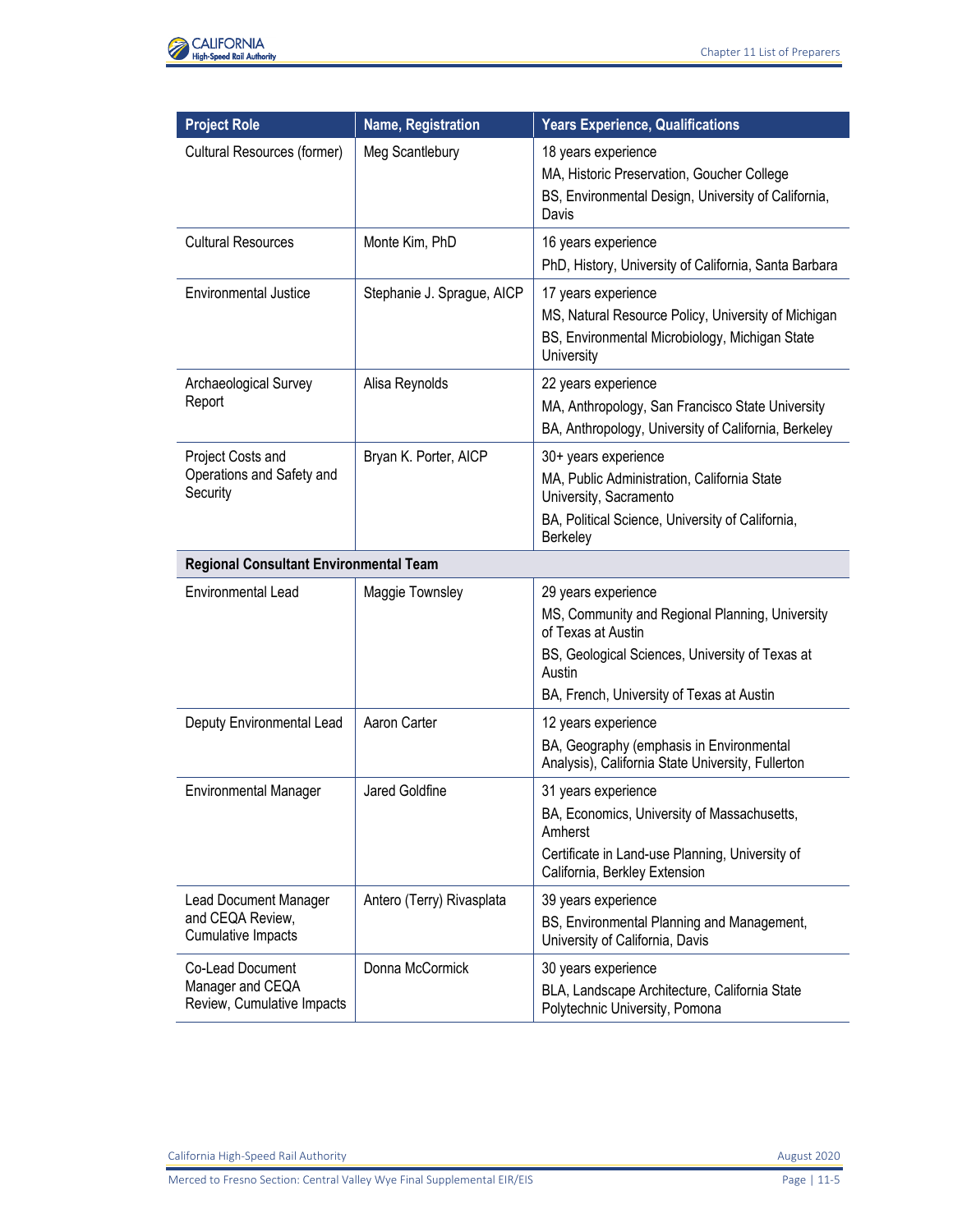

| <b>Project Role</b>                                | <b>Name, Registration</b> | <b>Years Experience, Qualifications</b>                                                                                                                                                                                     |
|----------------------------------------------------|---------------------------|-----------------------------------------------------------------------------------------------------------------------------------------------------------------------------------------------------------------------------|
| <b>NEPA Review</b>                                 | Ron Bass                  | 37 years experience<br>JD, Washington College of Law, American<br>University, Washington, DC<br>MA, Environmental Planning, California State<br>University, Sacramento<br>BS, Anthropology, Ohio State University, Columbus |
| <b>Contract and Engineering</b><br>Project Manager | <b>Boro Dedeitch</b>      | 27 years experience<br>MS, Civil Engineering, University of Texas at Austin<br>BS, Industrial Engineering, Purdue University                                                                                                |
| Project Engineering<br>Manager                     | Chad Lemley, PE           | 17 years experience<br>BS, Civil Engineering; University of Arizona                                                                                                                                                         |
| Bridge Hydraulic Design<br>Lead                    | Stanley D. Polasik PE     | 43 years experience<br>BS, Civil Engineering, Illinois Institute of Technology                                                                                                                                              |
| Project Engineer                                   | Corinna Goodwin, PE, CFM  | 16 years experience<br>BS, Civil Engineering; Montana State University                                                                                                                                                      |
| <b>Senior Technical Review</b>                     | Josh Channell             | 27 years experience<br>MA, Urban and Environmental Planning and Policy,<br><b>Tufts University</b><br>BA, History (focus on Resource and Land<br>Conservation), University of Southern Maine                                |
| Senior Technical Review                            | Marc Auten                | 14 years experience<br>BS, Environmental Science, Western Washington<br>University                                                                                                                                          |
| Deputy Project<br>Manager/Environmental<br>Lead    | John Cook, AICP           | 23 years experience<br>Master of City Planning, University of California,<br>Berkeley<br>BA, summa cum laude, American Studies, Colby<br>College                                                                            |
| <b>Former Deputy Project</b><br>Manager            | Vicki Heron               | 16 years experience<br>MSc, Soils and Environmental Pollution, University<br>of Reading<br>BSc, Geography, Liverpool John Moores University                                                                                 |
| <b>Former Deputy Project</b><br>Manager            | Meghan Edwards            | 12 years experience<br>MNR, Natural Resources, Virginia Polytechnic<br>Institute and State University (Virigina Tech)<br>BA, Environmental Studies, Hollins University                                                      |
| Document Control Manager<br>and Coordinator        | <b>Kimberly Stevens</b>   | 16 years experience<br>BS, Geography, University of Utah                                                                                                                                                                    |
| Former Document Control<br>and Coordinator         | Matilda Evoy-Mount        | 8 years experience<br>BA, Environmental Studies, University of California,<br>Santa Barbara                                                                                                                                 |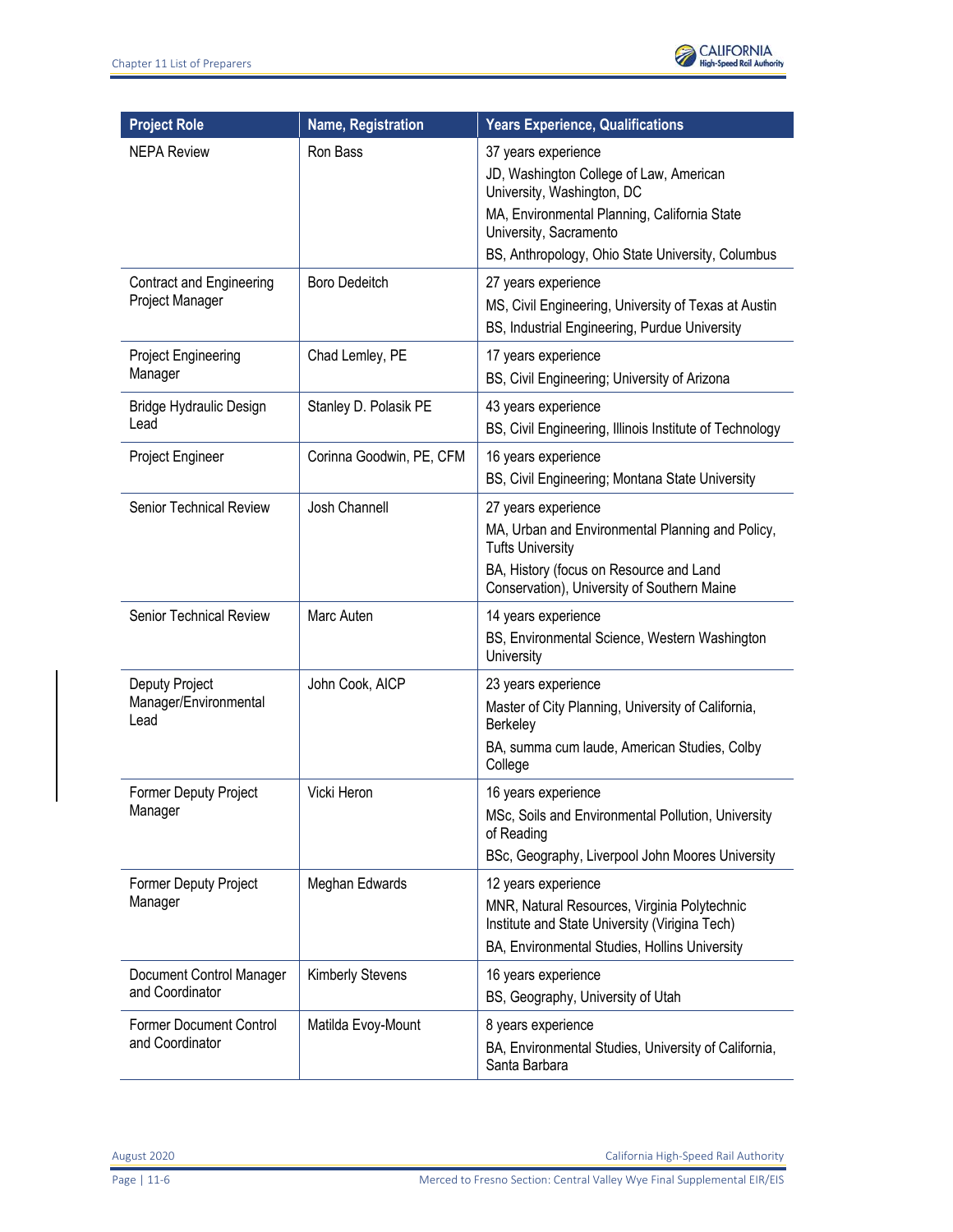

| <b>Project Role</b>                                             | Name, Registration       | <b>Years Experience, Qualifications</b>                                                                                                                                                                   |
|-----------------------------------------------------------------|--------------------------|-----------------------------------------------------------------------------------------------------------------------------------------------------------------------------------------------------------|
| Document Control and<br>Coordinator                             | Erin Pace                | 12 years experience<br>BA, Environmental Policy, San Diego State<br>University                                                                                                                            |
| Document Control and<br>Coordinator                             | Aileen Cole              | 4.5 years experience<br>BA, Zoology, Spanish, and Latin American Studies,<br>University of Wisconsin-Madison                                                                                              |
| Document Control and<br>Coordinator                             | <b>Bernadette Clueit</b> | 9 years experience<br>BS, Wildlife Management - Conservation Biology<br>and Applied Vertebrate Ecology, Botany Minor,<br>Humboldt State University                                                        |
| <b>Technical Review and</b><br><b>Environmental Generalist</b>  | Jennifer Andersen        | 6 years experience<br>BA, International Relations, University of Southern<br>California                                                                                                                   |
| Electromagnetic Fields and<br>Electromagnetic<br>Interference   | <b>Bruce Campbell</b>    | 42 years experience<br>MS, Environmental Management, University of San<br>Francisco<br>BA, Environmental Biology, University of California,<br>Santa Barbara                                              |
| Former Transportation<br><b>Planner and Technical</b><br>Report | Sandi Domingue           | 27 years experience<br>Master's in Urban and Regional Planning, San Jose<br><b>State University</b><br>BA, Industrial Psychology, San Jose State University                                               |
| Transportation                                                  | Amber Brenzikofer        | 29 years experience<br>Masters, Environmental Policy and Management,<br>University of Denver<br>BS, Landscape Architecture, Kansas State<br>University                                                    |
| Air Quality and Global<br>Climate Change                        | Laura Yoon               | 11 years experience<br>MS, Environmental Management, University of San<br>Francisco<br>BA (summa cum laude), Environmental Studies<br>(minor in Resource Management), University of<br>Washington         |
| Air Quality and Global<br>Climate Change                        | Keith Cooper             | 21 years experience<br>MA, Urban Planning, University of California, Los<br>Angeles<br>MBA, Mount Saint Mary's University<br>BS, Business Administration, California State<br>University, Dominguez Hills |
| Air Quality and Global<br>Climate Change Technical<br>Report    | Shannon Hatcher          | 17 years experience<br>BS, Environmental Science, Oregon State University<br>BS, Environmental Health and Safety, Oregon State<br>University                                                              |

California High-Speed Rail Authority **August 2020** 

Merced to Fresno Section: Central Valley Wye Final Supplemental EIR/EIS Page 11-7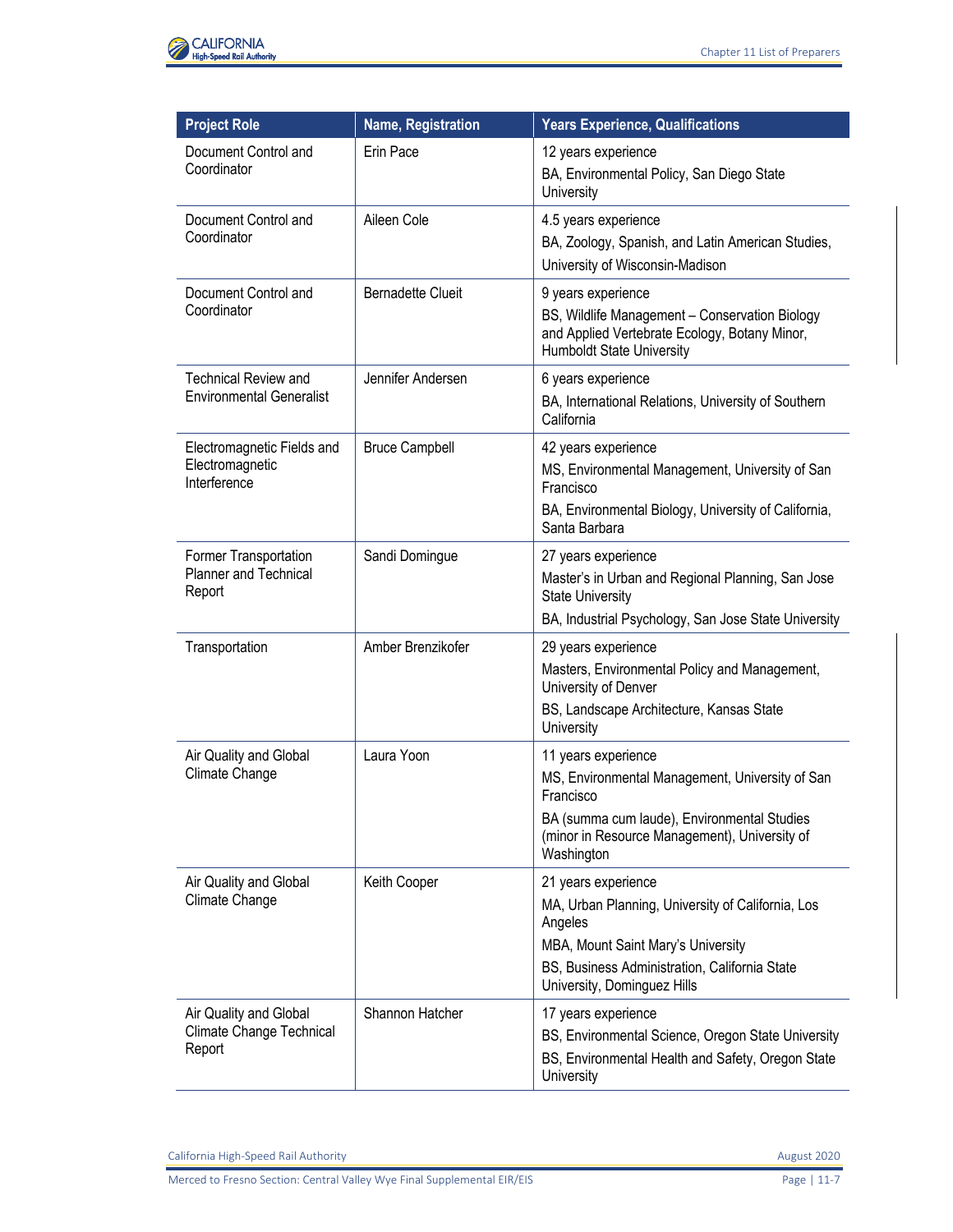

| <b>Project Role</b>                                                                     | Name, Registration   | <b>Years Experience, Qualifications</b>                                                                                                                                                                |
|-----------------------------------------------------------------------------------------|----------------------|--------------------------------------------------------------------------------------------------------------------------------------------------------------------------------------------------------|
| Air Quality and Global<br>Climate Change Technical<br>Report                            | Cory Matsui          | 6 years experience<br>BA, Atmospheric Science, University of California,<br>Berkeley                                                                                                                   |
|                                                                                         |                      | AA, Physics, Cabrillo College                                                                                                                                                                          |
| Air Quality and Global<br>Climate Change Technical<br>Report, Health Risk<br>Assessment | William Seth Hartley | 22 years experience<br>MS, Atmospheric Sciences, University of<br>Washington<br>BS, Summa Cum Laude, Physics, North Carolina                                                                           |
|                                                                                         |                      | <b>State University</b>                                                                                                                                                                                |
| Public Utilities and Energy,<br>Transportation                                          | Amy Eckland          | 20 years experience<br>MS, Plant and Soil Science, University of Kentucky<br>BS, Natural Resources and Conservation<br>Management, University of Kentucky                                              |
| Energy, Transportation<br><b>Technical Report</b>                                       | Indu Menon           | 19 years experience<br>MS, Civil Engineering (Transportation Engineering),<br>University of California, Berkeley                                                                                       |
| <b>Biological Resources and</b><br><b>Wetlands Lead</b>                                 | <b>Brad Schafer</b>  | 21 years experience<br>BS, Biology, Western Illinois University                                                                                                                                        |
| <b>Biological Resources and</b><br><b>Wetlands Technical Report</b>                     | <b>Matt Ricketts</b> | 20 years experience<br>MS, Biology/Applied Ecology, Eastern Kentucky<br>University<br>BS, (with honors), Natural Resource and<br>Environmental Sciences, University of Illinois at<br>Urbana-Champaign |
| <b>Biological Resources and</b>                                                         | Kristin Salamack     | 13 years experience                                                                                                                                                                                    |
| Wetlands                                                                                |                      | MS, Biology, University of Denver                                                                                                                                                                      |
|                                                                                         |                      | BS, Wildlife Management, University of New<br>Hampshire                                                                                                                                                |
| <b>Biological Resources and</b>                                                         | Leslie Allen         | 26 years experience                                                                                                                                                                                    |
| Wetlands                                                                                |                      | MS, Biology, Western Washington University                                                                                                                                                             |
| <b>Technical Review and</b>                                                             | Laura Johnson        | 7 years experience                                                                                                                                                                                     |
| <b>Environmental Generalist</b>                                                         |                      | MESc, Environmental Science, Yale University<br>School of Forestry and Environmental Studies                                                                                                           |
|                                                                                         |                      | BS, (summa cum laude), Environmental Technology<br>and Management (minor in Environmental<br>Toxicology and Chemistry), North Carolina State<br>University                                             |
| Safety and Security                                                                     | Alex Bartlett        | 11 years experience                                                                                                                                                                                    |
|                                                                                         |                      | Bachelor of General Studies, Environmental Studies<br>(concentrations in Biology and Policy), University of<br>Kansas                                                                                  |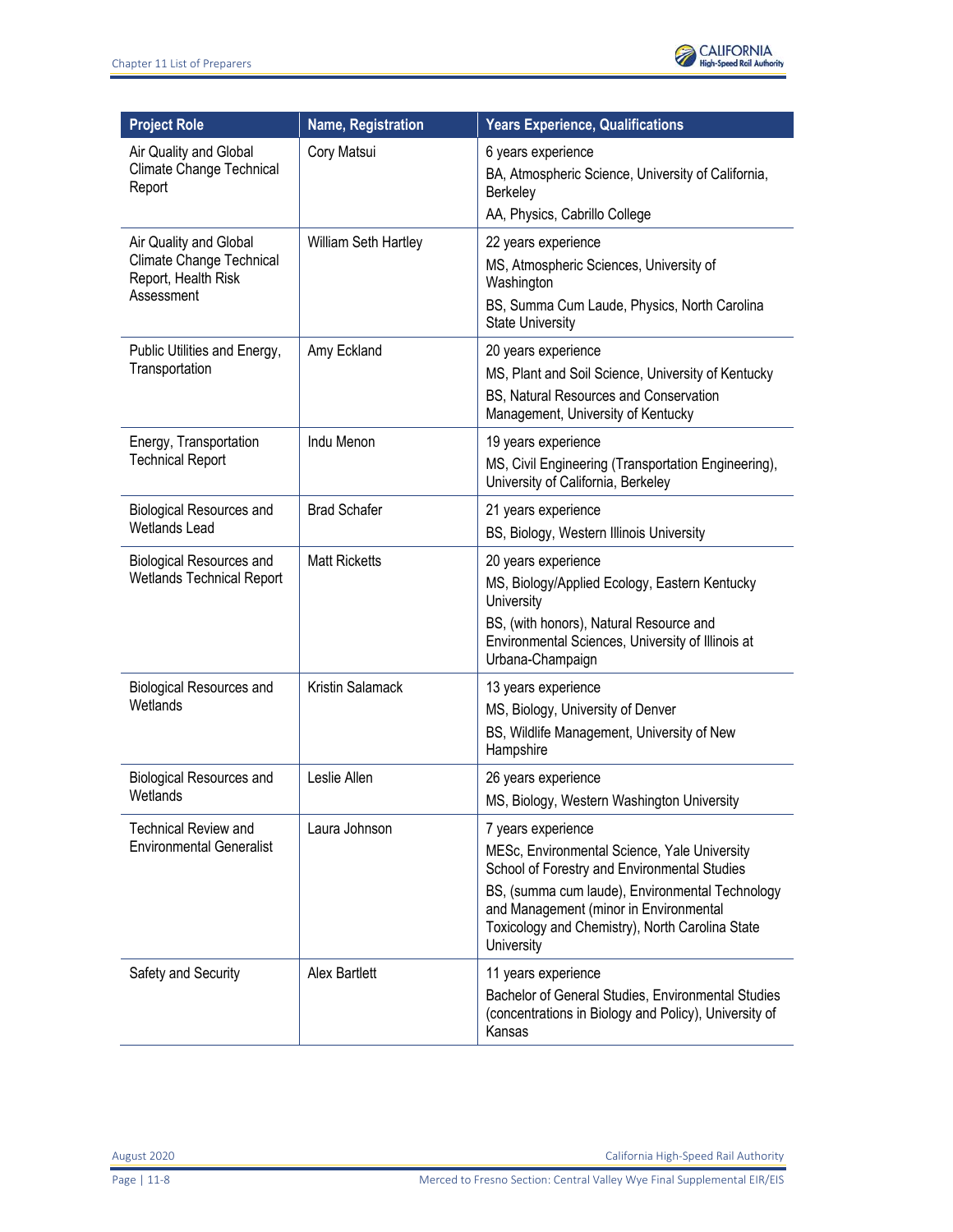

| <b>Project Role</b>                                                                     | <b>Name, Registration</b> | <b>Years Experience, Qualifications</b>                                                                                                                                                                      |
|-----------------------------------------------------------------------------------------|---------------------------|--------------------------------------------------------------------------------------------------------------------------------------------------------------------------------------------------------------|
| Hydrology and Water<br><b>Resources Technical Report</b>                                | Katrina Sukola            | 13 years experience<br>MSc, Chemistry, University of Manitoba<br>BSc, Environmental Chemistry, University of<br>Waterloo                                                                                     |
| <b>Wetlands Delineation</b><br>Report                                                   | Joel Butterworth          | 30 years experience<br>MS, Geography (minor in Soil Science), Oregon<br><b>State University</b><br>BA, Geography, University of California, Santa<br>Barbara                                                 |
| <b>Wetlands Delineation</b><br>Report                                                   | Katherine Carpenter       | 16 of years experience<br>BA, Plant Biology (minor in Soil Science), University<br>of California, Davis                                                                                                      |
| Geographic Information<br>Systems (GIS) Manager                                         | William C. Parker         | 8 years experience<br>MA (in progress), Geography, San Francisco State<br>University<br>BA, Anthropology, University of California, Berkeley<br>GIS Certification of Completion, Diablo Valley<br>College    |
| Geographic Information<br>Systems (GIS)                                                 | Matt Wood                 | 14 years experience<br>MS, Geography, Portland State University<br>BS, Environmental Biology/Zoology, Michigan State<br>University                                                                           |
| Geographic Information<br>Systems (GIS)                                                 | Cristina Lopez-Barrios    | 6 years experience<br>MS, Geographic Information Science, Saint Mary's<br>University, Minneapolis                                                                                                            |
| Geographic Information<br>Systems (GIS) Cultural<br>Resources                           | Melissa Cascella          | 12 years experience<br>MA, Cultural Resources Management, Sonoma<br><b>State University</b><br>BS, Anthropology, University of California, Riverside<br>BA, History, University of California, Riverside     |
| <b>Environmental Generalist,</b><br>Socioeconomics, and<br><b>Environmental Justice</b> | Anne Winslow              | 6 years experience<br>MS, Environmental Science, Stanford University<br>BS, Environmental Science, Stanford University                                                                                       |
| Geology, Soils, and<br>Seismicity, Agricultural<br>Farmlands                            | Diana Roberts             | 20 years experience<br>MS, Environmental Studies coursework, San Jose<br>State University (in progress)<br>MA, Linguistics, Cornell University<br>BS, Applied Psychology, Georgia Institute of<br>Technology |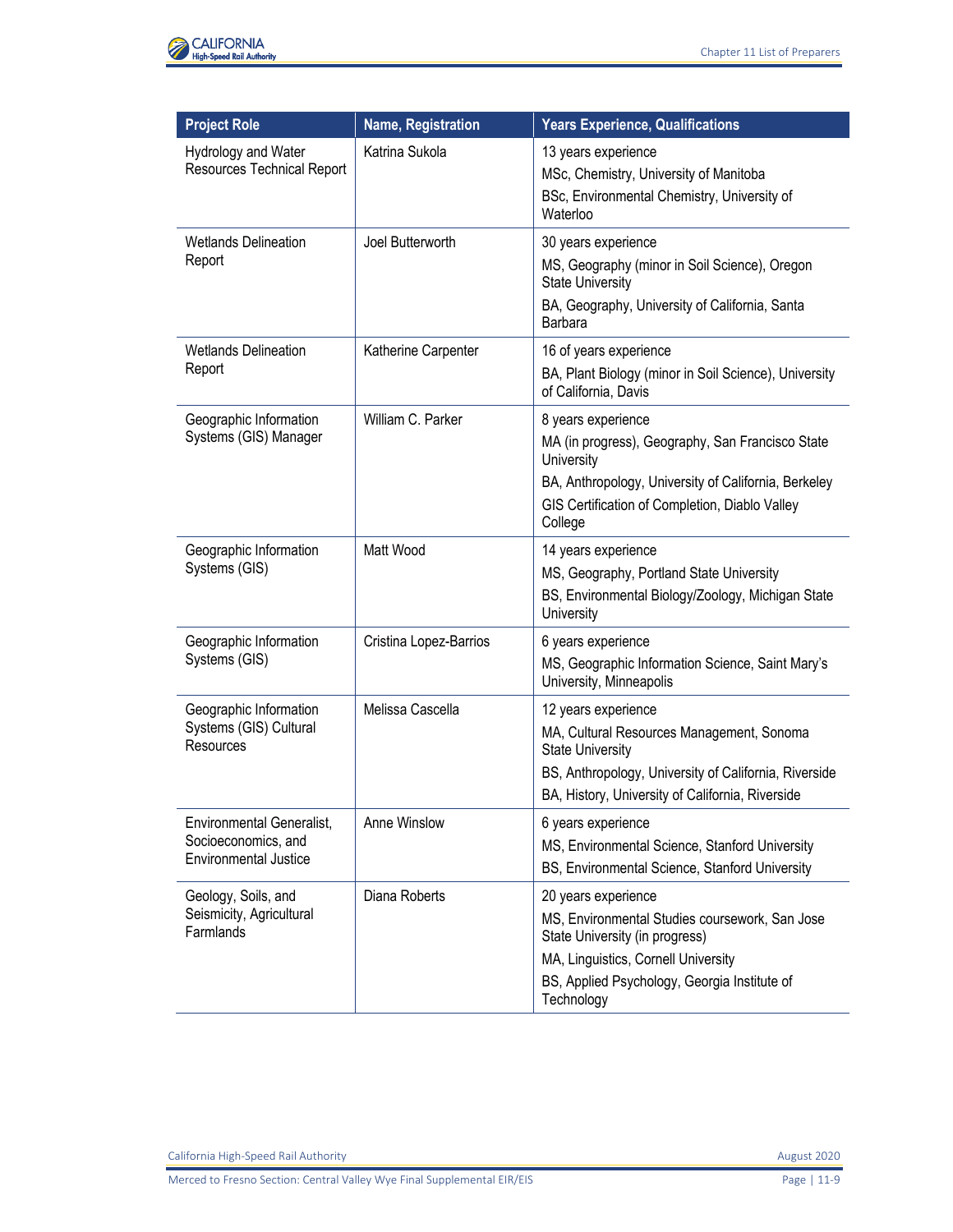

| <b>Project Role</b>                                                                                         | Name, Registration  | <b>Years Experience, Qualifications</b>                                                                                                                                                                                                                      |
|-------------------------------------------------------------------------------------------------------------|---------------------|--------------------------------------------------------------------------------------------------------------------------------------------------------------------------------------------------------------------------------------------------------------|
| Land Use, Parks and<br>Recreation, Technical<br>Review and Environmental<br>Generalist                      | Randall Coleman     | 12 years experience<br>MURP, Urban and Regional Planning, University of<br>Colorado<br>BA (cum laude), History and Spanish, Trinity<br>University                                                                                                            |
| Hazardous Materials and<br><b>Wastes Technical Report</b>                                                   | John Moe, PE        | 37 years experience<br>MS, Environmental Management, University of San<br>Francisco<br>BA, Biology, University of California, Berkeley                                                                                                                       |
| Hazardous Materials and<br>Wastes                                                                           | Leslie Tice         | 18 years experience<br>BS, Environmental Science and Policy University of<br>Southern Florida                                                                                                                                                                |
| Hazardous Materials and<br>Wastes                                                                           | Jill Quillin        | 29 years experience<br>MS, Geology, University of Oklahoma<br>MS, Environmental Science/Ground Water Quality<br>Management, University of Oklahoma<br>BA, Geology, Wellesley College                                                                         |
| Hazardous Materials and<br>Wastes                                                                           | Natalie Bogan       | 6 years experience<br>MS, Environmental Management, Duke University<br>BA, Psychology, Rice University                                                                                                                                                       |
| Noise and Vibration,<br>Socioeconomics,<br>Communities, Geographic<br>Information Systems (GIS)<br>Manager  | Craig Richey        | 16 years experience.<br>BA, English, California State University, San<br>Bernardino<br>Certificate in Geographic Information Systems, San<br>Francisco State University                                                                                      |
| Noise and Vibration                                                                                         | David Buehler       | 38 years experience<br>BS, Civil Engineering, California State University,<br>Sacramento                                                                                                                                                                     |
| Noise and Vibration                                                                                         | Thanh Luc           | 29 years experience<br>BS, Mechanical Engineering, California State<br>Polytechnic University, Pomona                                                                                                                                                        |
| Socioeconomics and<br>Communities                                                                           | <b>Vincent Tong</b> | 2 years experience<br>MS, Urban & Regional Planning, University of<br>California, Irvine<br>BS, Environmental Engineering, University of<br>California, San Diego                                                                                            |
| Socioeconomics and<br>Communities, Community<br>Impact Assessment, Draft<br><b>Relocation Impact Report</b> | Uyenlan Vu          | 9 years experience<br>MS, Urban & Regional Planning, University of<br>Wisconsin-Madison<br>MS, Water Resources Management, University of<br>Wisconsin-Madison<br>BA, Environmental Analysis & Design and Social<br>Ecology, University of California, Irvine |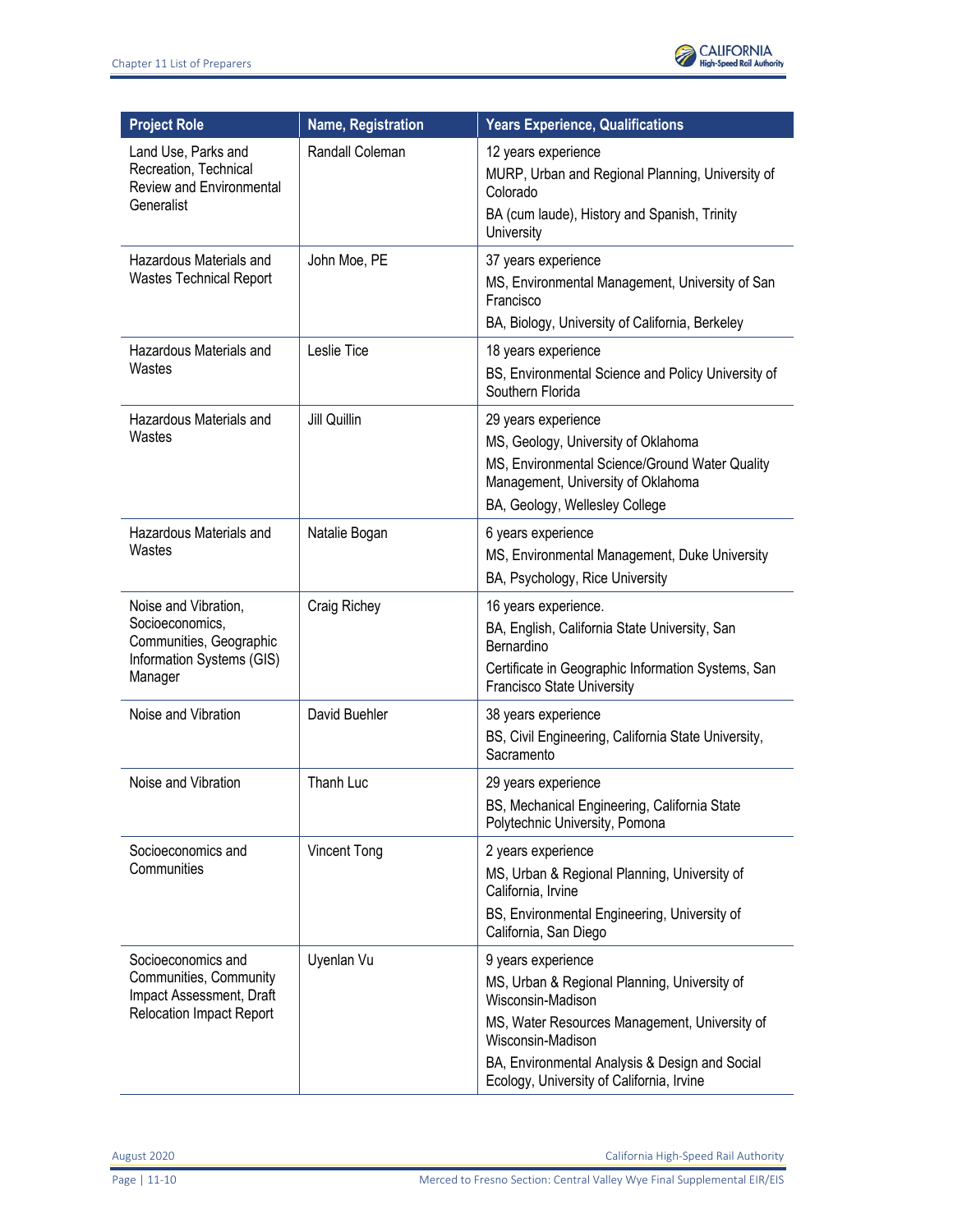

| <b>Project Role</b>                                                                            | Name, Registration     | <b>Years Experience, Qualifications</b>                                                                                                                                                                                                          |
|------------------------------------------------------------------------------------------------|------------------------|--------------------------------------------------------------------------------------------------------------------------------------------------------------------------------------------------------------------------------------------------|
| Aesthetics and Visual<br><b>Quality Resources</b><br>Technical Report, EIR/EIS<br>Graphics     | Michael Kiesling       | 9 years experience<br>BA, Architecture, University of California, Berkeley                                                                                                                                                                       |
| EIR/EIS Graphics                                                                               | <b>Cindy Potter</b>    | 21 years experience<br>BA, Photography, University of Iowa                                                                                                                                                                                       |
| <b>Cultural Resources Lead</b>                                                                 | Susan Lassell          | 23 years experience<br>MA, Historic Preservation Planning, Cornell<br>University<br>BS, Environmental Design, University of California,<br>Davis                                                                                                 |
| Cultural Resources,<br>Archaeological Resources                                                | Jenifer Rogers         | 25 years experience<br>MA, Historic Preservation, Savannah College of Art<br>and Design (in progress)<br>MA, Candidate, Anthropology, California State<br>University, Sacramento<br>BA, Anthropology, California State University,<br>Sacramento |
| <b>Cultural Resources</b>                                                                      | Jenna Wheaton          | 5 years experience<br>BA, Anthropology (concentration in Archaeology),<br>Mercyhurst University<br>BA, History (concentration in Public History),<br>Mercyhurst University                                                                       |
| Cultural Resources, Historic<br>Architectural Survey Report                                    | Kathryn Haley          | 14 years experience<br>MA, History (Public History), California State<br>University, Sacramento<br>BA, History, California State University, Sacramento                                                                                          |
| Paleontological Resources<br><b>Technical Reports</b>                                          | Anna Buising           | 29 years experience<br>PhD, Geological Sciences, University of California,<br>Santa Barbara<br>BS, Geology, University of California, Los Angeles                                                                                                |
| Section 4(f) and Section 6(f)<br>Evaluations, Parks,<br>Recreation, and Open<br>Space (former) | Peter Feldman          | 8 years experience<br>BA, Political Science (American Politics), University<br>of California, Irvine                                                                                                                                             |
| Responses to Comments on<br>the Draft Supplemental<br>EIR/EIS                                  | <b>Susan Davis</b>     | 26 years experience<br>MA, English, Washington State University<br>BA, English, Carleton College                                                                                                                                                 |
| Public and Agency<br>Involvement                                                               | <b>Ben Strumwasser</b> | 30 years experience<br>MS, Political Science, Graduate Faculty at the New<br>School for Social Research<br>BA, Law and Society, University of California, Santa<br><b>Barbara</b>                                                                |

California High-Speed Rail Authority **August 2020**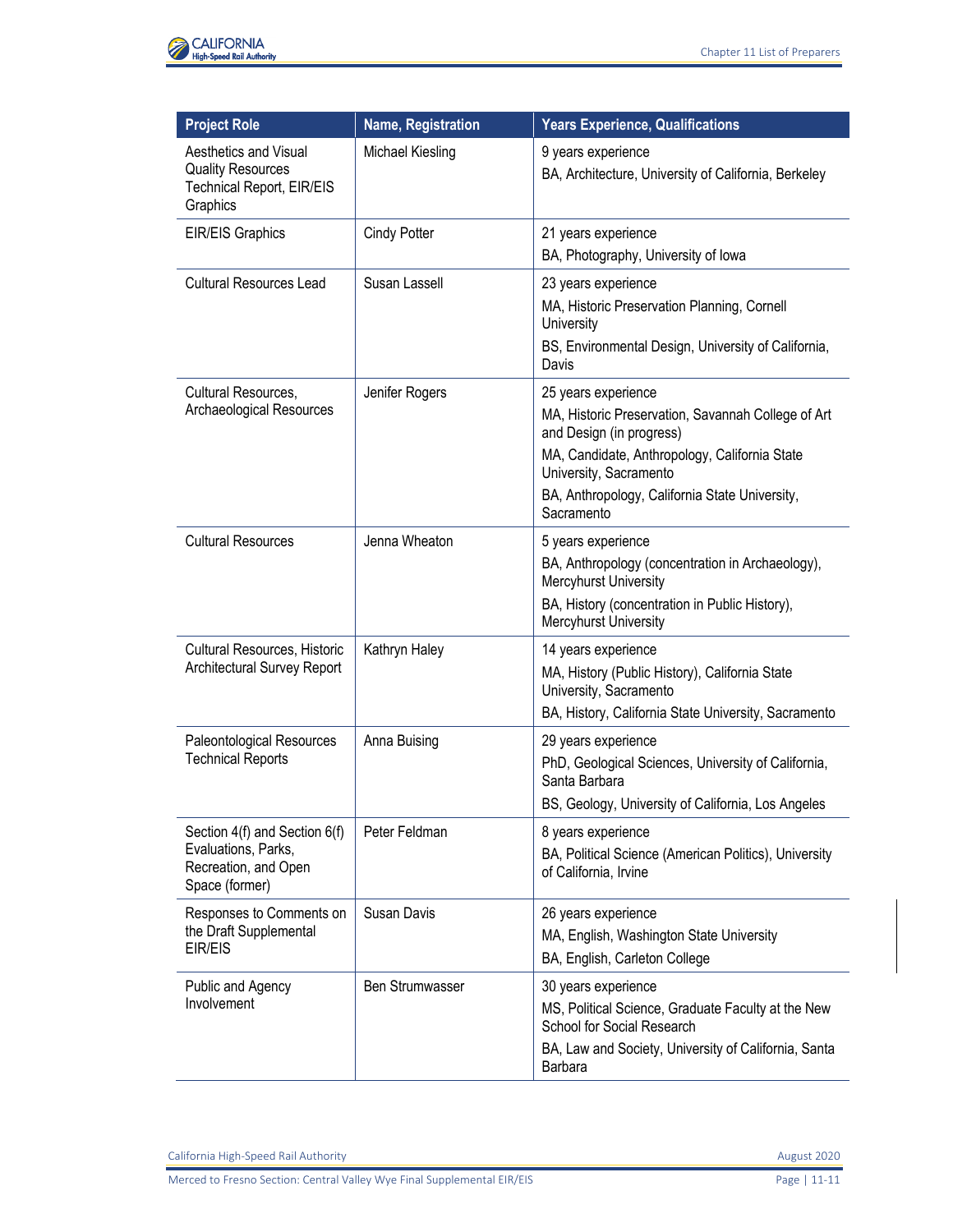

| <b>Project Role</b>                                                                         | <b>Name, Registration</b> | <b>Years Experience, Qualifications</b>                                                                                                                                                                                                                                                        |
|---------------------------------------------------------------------------------------------|---------------------------|------------------------------------------------------------------------------------------------------------------------------------------------------------------------------------------------------------------------------------------------------------------------------------------------|
| Public and Agency<br>Involvement                                                            | <b>Chris Colwick</b>      | 18 years experience<br>BA, Environmental Studies and Economics,<br>University of California, Santa Cruz                                                                                                                                                                                        |
| Public and Agency<br>Involvement                                                            | <b>Tracy Cook</b>         | 23 years experience<br>BA, Sociology, University of Florida                                                                                                                                                                                                                                    |
| Public and Agency<br>Involvement                                                            | Patti Ransdell            | 24 years experience<br>BA, History, California State University, Chico                                                                                                                                                                                                                         |
| Lead Editor, Editing<br>Coordinator for EIR/EIS and<br><b>Technical Reports</b>             | <b>Brent Bouldin</b>      | 41 years experience<br>MA, Communications, Louisiana State University,<br><b>Baton Rouge</b><br>BA (magna cum laude), Communications, University<br>of Texas at Austin                                                                                                                         |
| Lead Editor, Editing<br>Coordinator for EIR/EIS                                             | Lawrence B. Goral         | 23 years experience                                                                                                                                                                                                                                                                            |
| Lead Editor, Editing<br>Coordinator for EIR/EIS                                             | Laura Cooper              | 26 years experience<br>BA (Phi Beta Kappa), Psychology, Reed College                                                                                                                                                                                                                           |
| Editor, Editing Coordinator<br>for EIR/EIS and Technical<br>Reports                         | Barbara Wolfe             | 19 years experience<br>MA, Anthropology (minor in American Indian<br>Studies), University of Arizona<br>BA, (summa cum laude), Geography and<br>Anthropology, University of Southern Maine                                                                                                     |
| Editor, Editing Coordinator<br>for EIR/EIS and Technical<br>Reports                         | Tami Mihm                 | 29 years experience<br>BS, Environmental Policy Analysis and Planning,<br>University of California, Davis                                                                                                                                                                                      |
| Document Coordinator for<br>EIR/EIS and Technical<br>Reports                                | Ryan Sharpe               | 3 years experience<br>BA, Government, California State University,<br>Sacramento                                                                                                                                                                                                               |
| <b>Technical Editor, Multiple</b><br>Sections and Reports                                   | <b>Christine McCrory</b>  | 15 years experience<br>PhD Candidate, Germanic Languages and<br>Literatures, Washington University, St. Louis<br>MPhil (with distinction), European Literature, Oxford<br>University, Lincoln College<br>BA (with distinction), Anthropology and German,<br>University of California, Berkeley |
| Word Processing and<br>Formatting Specialist for<br><b>EIR/EIS and Technical</b><br>Reports | Corrine Ortega            | 29 years experience<br>AA, Communications, Cosumnes River College                                                                                                                                                                                                                              |
| Word Processing and<br>Formatting Specialist for<br><b>EIR/EIS and Technical</b><br>Reports | Anthony Ha                | 17 years experience<br>BA, English, Saint Mary's College of California                                                                                                                                                                                                                         |
| <b>Electrical Interconnection and Network Upgrades</b>                                      |                           |                                                                                                                                                                                                                                                                                                |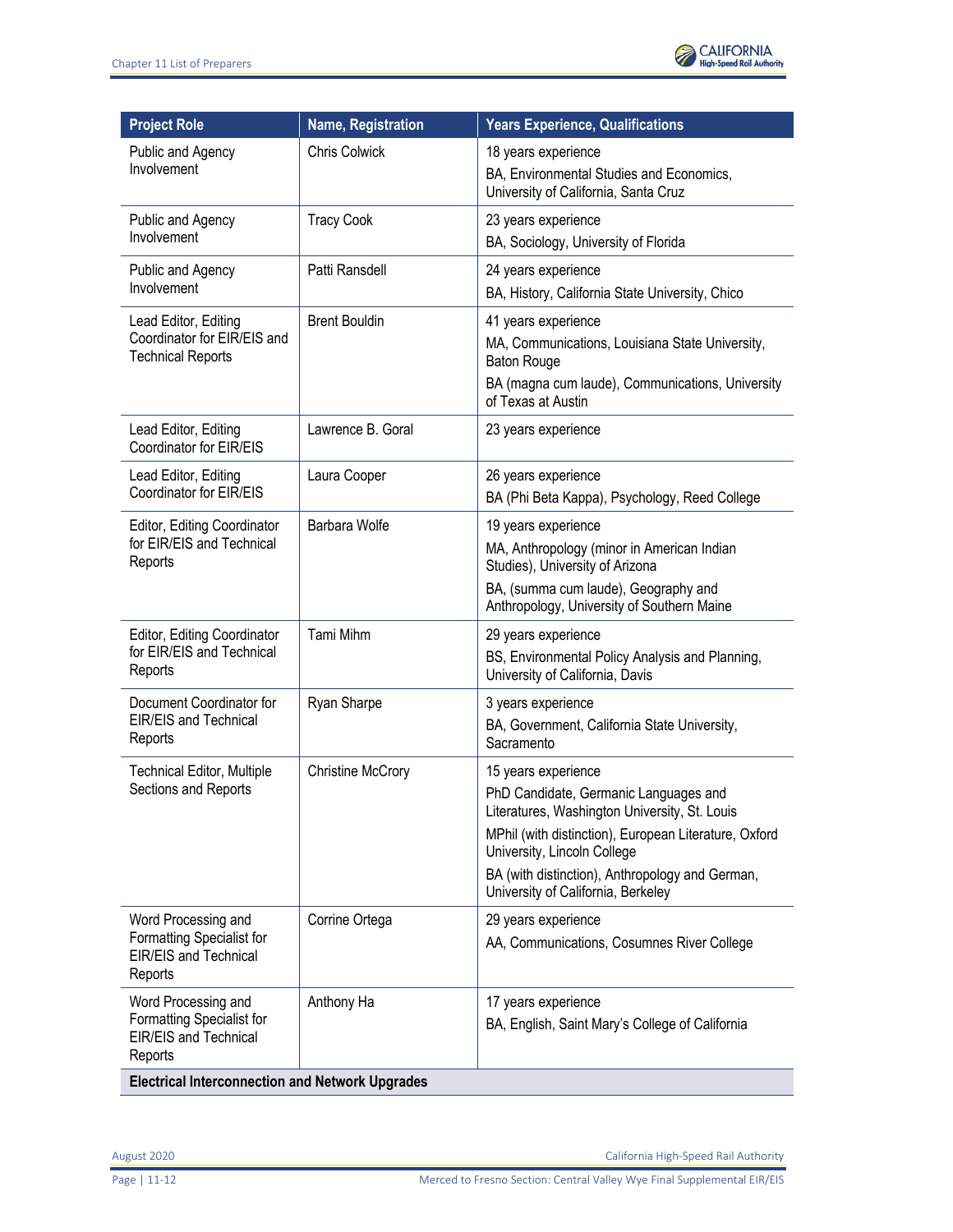

| <b>Project Role</b>                                                                 | <b>Name, Registration</b> | <b>Years Experience, Qualifications</b>                                                                                                                                                                                                                                                                                                   |
|-------------------------------------------------------------------------------------|---------------------------|-------------------------------------------------------------------------------------------------------------------------------------------------------------------------------------------------------------------------------------------------------------------------------------------------------------------------------------------|
| Project Manager                                                                     | Jennifer Johnson, J.D.    | 16 years experience.<br>JD, Environmental Law, Vermont Law School<br>BS, Environmental Policy, Juniata College                                                                                                                                                                                                                            |
| Air Quality and Noise<br>Analysis                                                   | Chris Mundhenk            | 17 years experience.<br>BA, Biology and Public Policy Analysis, Pomona<br>College                                                                                                                                                                                                                                                         |
| Hazardous Materials and<br>Wastes, Safety and<br>Security, Environmental<br>Planner | Jessica Babcock           | 10 years experience.<br>BA, Environmental Studies (with concentration in<br>economics), California State University, Sacramento                                                                                                                                                                                                           |
| Geological and<br>Paleontological Resources,<br>Hydrology and Water<br>Resources    | <b>Tiffany Lunday</b>     | 9 years experience.<br>MPhil, Geography, University of Cambridge<br>BA, Geography, University of British Columbia                                                                                                                                                                                                                         |
| <b>Environmental Planner</b>                                                        | Zack Miller               | 7 years experience.<br>MS, City and Regional Planning, Environmental<br>Planning Emphasis, California Polytechnic State<br>University, San Luis Obispo<br>MS, Engineering, Transportation Planning, California<br>Polytechnic State University, San Luis Obispo<br>BA, Urban Studies and Planning, University of<br>California, San Diego |
| <b>Biological Resources</b>                                                         | <b>Ted Thayer</b>         | 14 years experience.<br>MS, Biology, University of Nevada, Reno<br>BS, Biology, California State University Fresno                                                                                                                                                                                                                        |
| <b>Biological Resources</b><br><b>Technical Reports</b>                             | Shannon Hickey            | 13 years experience.<br>BS, Ecology and Environmental Policy, University of<br>California, Berkeley                                                                                                                                                                                                                                       |
| <b>Biological Resources</b><br><b>Technical Reports</b>                             | Mike Eng                  | 13 years experience.<br>MBA, (Emphasis in Organizational Behavior and<br>Development), California State University,<br>Sacramento<br>BS, Ecology, University of California, Davis<br>BA, English, University of California, Davis                                                                                                         |
| Air Quality and Noise                                                               | Hannah Kornfeld           | 2 years experience.<br>Master of City and Regional Planning, California<br>Polytechnic State University, San Luis Obispo<br>BA, Political Science, Environment, University of<br>Michigan-Ann Arbor                                                                                                                                       |
| Air Quality and Noise                                                               | Dimitri Antoniou, AICP    | 8 years experience.<br>MS, City and Regional Planning, California<br>Polytechnic State University, San Luis Obispo<br>BS, Environmental Management and Protection,<br>California Polytechnic State University, San Luis<br>Obispo                                                                                                         |

California High-Speed Rail Authority **August 2020** 

Merced to Fresno Section: Central Valley Wye Final Supplemental EIR/EIS Page | 11-13